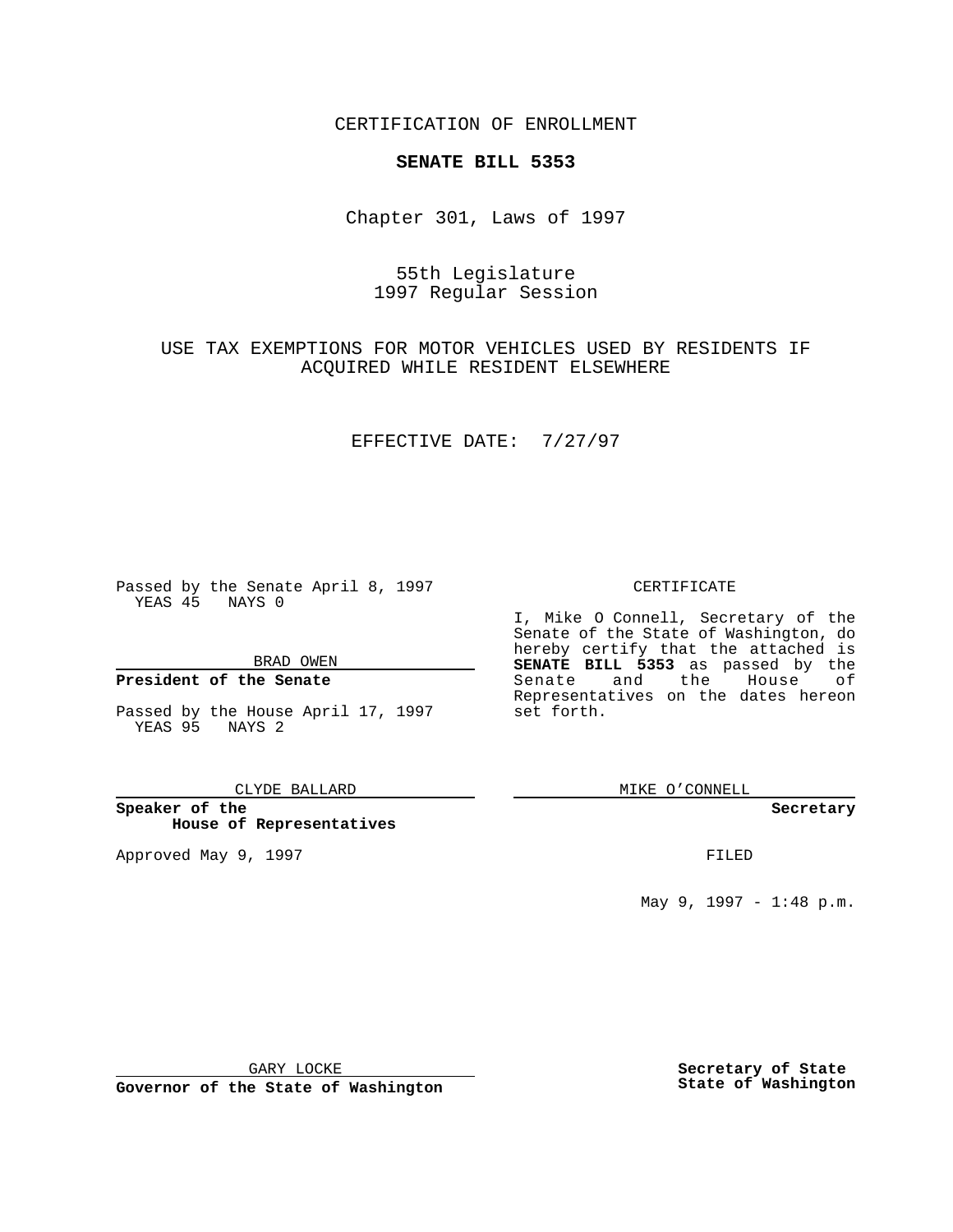## **SENATE BILL 5353** \_\_\_\_\_\_\_\_\_\_\_\_\_\_\_\_\_\_\_\_\_\_\_\_\_\_\_\_\_\_\_\_\_\_\_\_\_\_\_\_\_\_\_\_\_\_\_

\_\_\_\_\_\_\_\_\_\_\_\_\_\_\_\_\_\_\_\_\_\_\_\_\_\_\_\_\_\_\_\_\_\_\_\_\_\_\_\_\_\_\_\_\_\_\_

Passed Legislature - 1997 Regular Session

**State of Washington 55th Legislature 1997 Regular Session By** Senators Benton, Wood, Brown, Rossi, Stevens and Winsley Read first time 01/24/97. Referred to Committee on Ways & Means.

1 AN ACT Relating to limiting a tax exemption for motor vehicles; and 2 amending RCW 82.12.0251.

3 BE IT ENACTED BY THE LEGISLATURE OF THE STATE OF WASHINGTON:

4 **Sec. 1.** RCW 82.12.0251 and 1987 c 27 s 1 are each amended to read 5 as follows:

 The provisions of this chapter shall not apply in respect to the use of any article of tangible personal property brought into the state of Washington by a nonresident thereof for his or her use or enjoyment while temporarily within the state of Washington unless such property is used in conducting a nontransitory business activity within the state of Washington; or in respect to the use by a nonresident of Washington of a motor vehicle or trailer which is registered or licensed under the laws of the state of his or her residence, and which is not required to be registered or licensed under the laws of Washington, including motor vehicles or trailers exempt pursuant to a declaration issued by the department of licensing under RCW 46.85.060; 17 or in respect to the use of household goods, personal effects, and 18 private ((automobiles)) motor vehicles, not including motor homes, by 19 a bona fide resident of Washington, or nonresident members of the armed